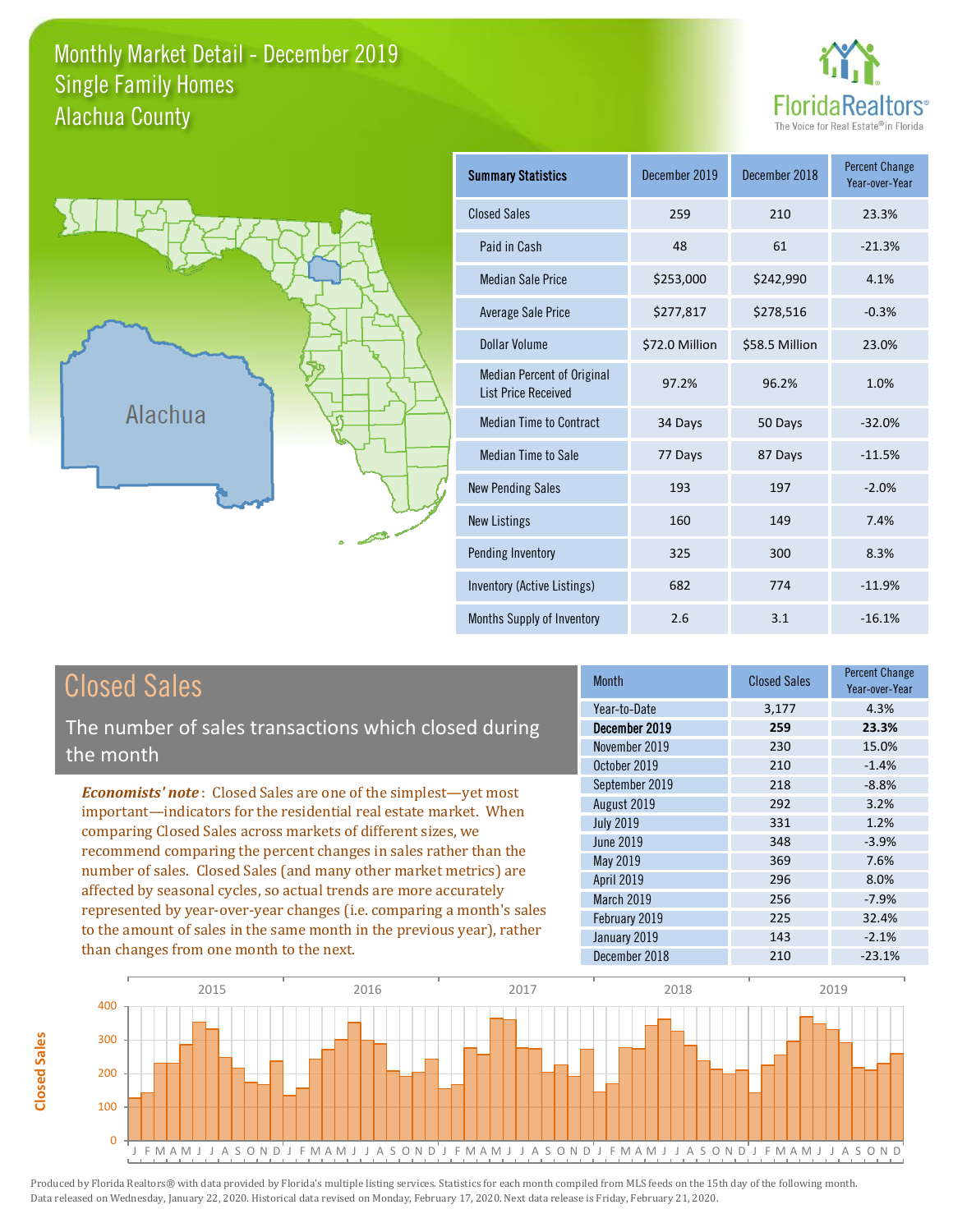

#### *Economists' note:* Closed Sales are one of the simplest—yet most important—indicators for the residential real estate market. When comparing Closed Sales across markets of different sizes, we recommend comparing the percent changes in sales rather than the number of sales. Closed Sales (and many other market metrics) are affected by seasonal cycles, so actual trends are more accurately represented by year-over-year changes (i.e. comparing a month's sales to the amount of sales in the same month in the previous year), rather than changes from one month to the next. \$1,000,000 or more 1  $-50.0\%$ \$250,000 - \$299,999 55 111.5% \$300,000 - \$399,999 42 13.5% \$400,000 - \$599,999 30 7.1% \$600,000 - \$999,999 6 0.0%  $$150.000 - $199.999$  42 -2.3% \$200,000 - \$249,999 54 80.0%  $$100,000 - $149,999$  22 -21.4% Sale Price Closed Sales Percent Change Year-over-Year Less than \$50,000 3 -25.0%  $$50,000 - $99,999$  4 -33.3% December 2018 December 2019 60 Closed Sales by Sale Price The number of sales transactions which closed during the month



# Median Time to Contract by Sale Price The median number of days between the listing date and contract date for all Closed Sales during the month

during the month. The difference is that Time to Contract measures the number of days between the initial listing of a property and the signing of the contract which eventually led to the closing of the sale. Sale grows, it is usually a sign of longer closing times and/or declining numbers of cash sales.

| Sale Price            | <b>Median Time to</b><br>Contract | <b>Percent Change</b><br>Year-over-Year |
|-----------------------|-----------------------------------|-----------------------------------------|
| Less than \$50,000    | 82 Days                           | $-26.1%$                                |
| \$50,000 - \$99,999   | 4 Days                            | $-91.5%$                                |
| $$100,000 - $149,999$ | 11 Days                           | $-83.3%$                                |
| \$150,000 - \$199,999 | 36 Days                           | $-18.2%$                                |
| \$200,000 - \$249,999 | 54 Days                           | $-6.9%$                                 |
| \$250,000 - \$299,999 | 19 Days                           | $-32.1%$                                |
| \$300,000 - \$399,999 | 42 Days                           | $-33.3%$                                |
| \$400,000 - \$599,999 | 56 Days                           | 36.6%                                   |
| \$600,000 - \$999,999 | 66 Days                           | $-58.2%$                                |
| \$1,000,000 or more   | 41 Days                           | $-58.2%$                                |



**Closed Sales**

*Economists' note* : Like Time to Sale, Time to Contract is a measure of the length of the home selling process calculated for sales which closed When the gap between Median Time to Contract and Median Time to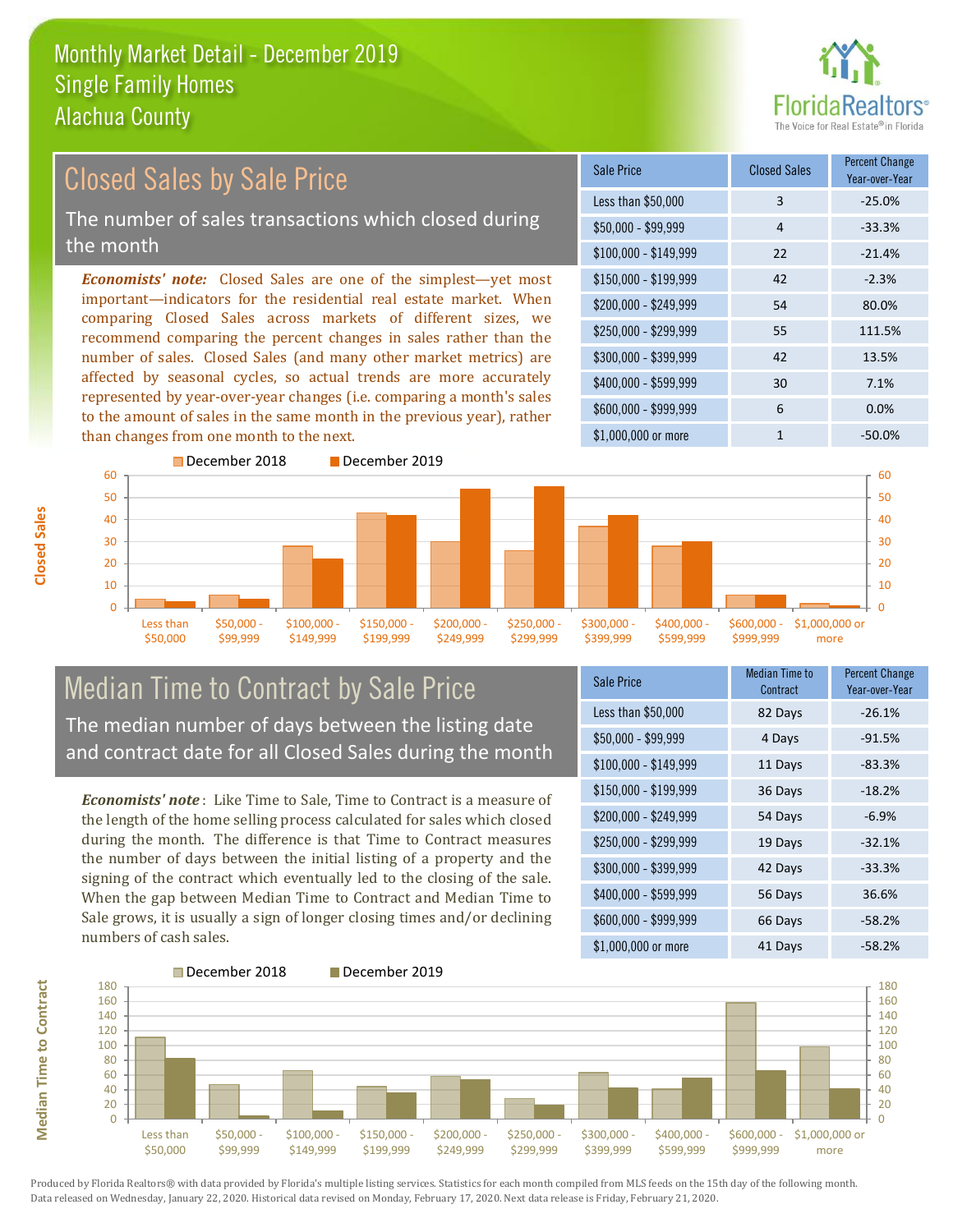

# New Listings by Initial Listing Price The number of properties put onto the market during the month

*Economists' note:* New Listings tend to rise in delayed response to increasing prices, so they are often seen as a lagging indicator of market health. As prices rise, potential sellers raise their estimations of value—and in the most recent cycle, rising prices have freed up many potential sellers who were previously underwater on their mortgages. Note that in our calculations, we take care to not include properties that were recently taken off the market and quickly relisted, since these are not really *new* listings.

| <b>Initial Listing Price</b> | <b>New Listings</b> | <b>Percent Change</b><br>Year-over-Year |
|------------------------------|---------------------|-----------------------------------------|
| Less than \$50,000           | $\mathbf{1}$        | 0.0%                                    |
| $$50,000 - $99,999$          | 6                   | 0.0%                                    |
| $$100,000 - $149,999$        | 17                  | 6.3%                                    |
| $$150,000 - $199,999$        | 22                  | 15.8%                                   |
| \$200,000 - \$249,999        | 26                  | $-21.2%$                                |
| \$250,000 - \$299,999        | 24                  | 0.0%                                    |
| \$300,000 - \$399,999        | 35                  | 34.6%                                   |
| \$400,000 - \$599,999        | 17                  | 6.3%                                    |
| \$600,000 - \$999,999        | 11                  | 120.0%                                  |
| \$1,000,000 or more          | 1                   | $-66.7%$                                |



\$199,999

\$249,999



# Inventory by Current Listing Price The number of property listings active at the end of the month

\$149,999

\$99,999

*Economists' note* : There are a number of ways to define and calculate Inventory. Our method is to simply count the number of active listings on the last day of the month, and hold this number to compare with the same month the following year. Inventory rises when New Listings are outpacing the number of listings that go off-market (regardless of whether they actually sell). Likewise, it falls when New Listings aren't keeping up with the rate at which homes are going off-market.

| <b>Current Listing Price</b> | Inventory | <b>Percent Change</b><br>Year-over-Year |
|------------------------------|-----------|-----------------------------------------|
| Less than \$50,000           | 5         | $-37.5%$                                |
| $$50,000 - $99,999$          | 19        | $-51.3%$                                |
| $$100,000 - $149,999$        | 51        | $-17.7%$                                |
| \$150,000 - \$199,999        | 76        | $-20.8%$                                |
| \$200,000 - \$249,999        | 90        | $-26.2%$                                |
| \$250,000 - \$299,999        | 98        | $-20.3%$                                |
| \$300,000 - \$399,999        | 158       | 13.7%                                   |
| \$400,000 - \$599,999        | 105       | 4.0%                                    |
| \$600,000 - \$999,999        | 59        | 3.5%                                    |
| \$1,000,000 or more          | 21        | $-22.2%$                                |



Produced by Florida Realtors® with data provided by Florida's multiple listing services. Statistics for each month compiled from MLS feeds on the 15th day of the following month. Data released on Wednesday, January 22, 2020. Historical data revised on Monday, February 17, 2020. Next data release is Friday, February 21, 2020.

\$50,000

**Inventory**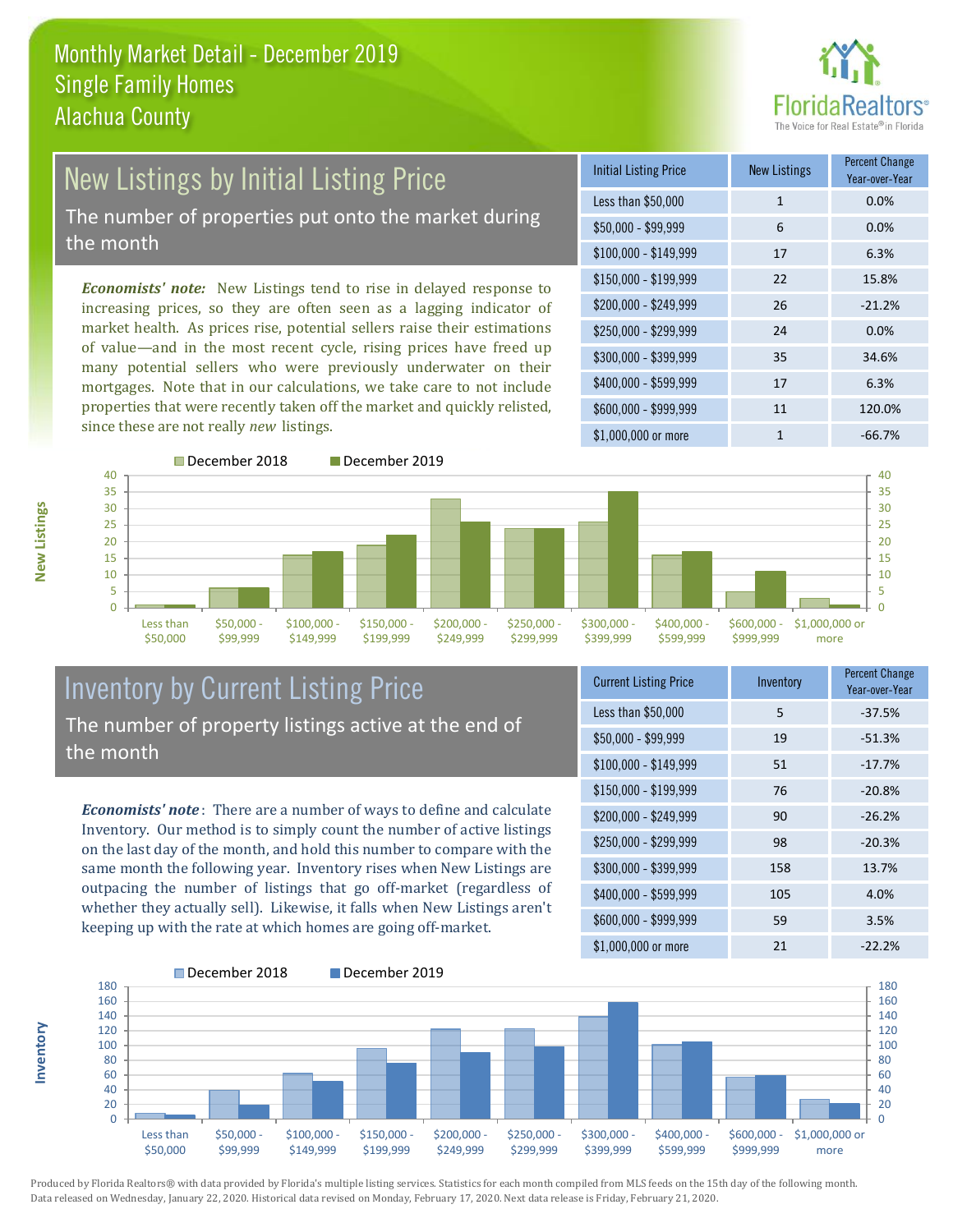### Monthly Distressed Market - December 2019 Alachua County Single Family Homes



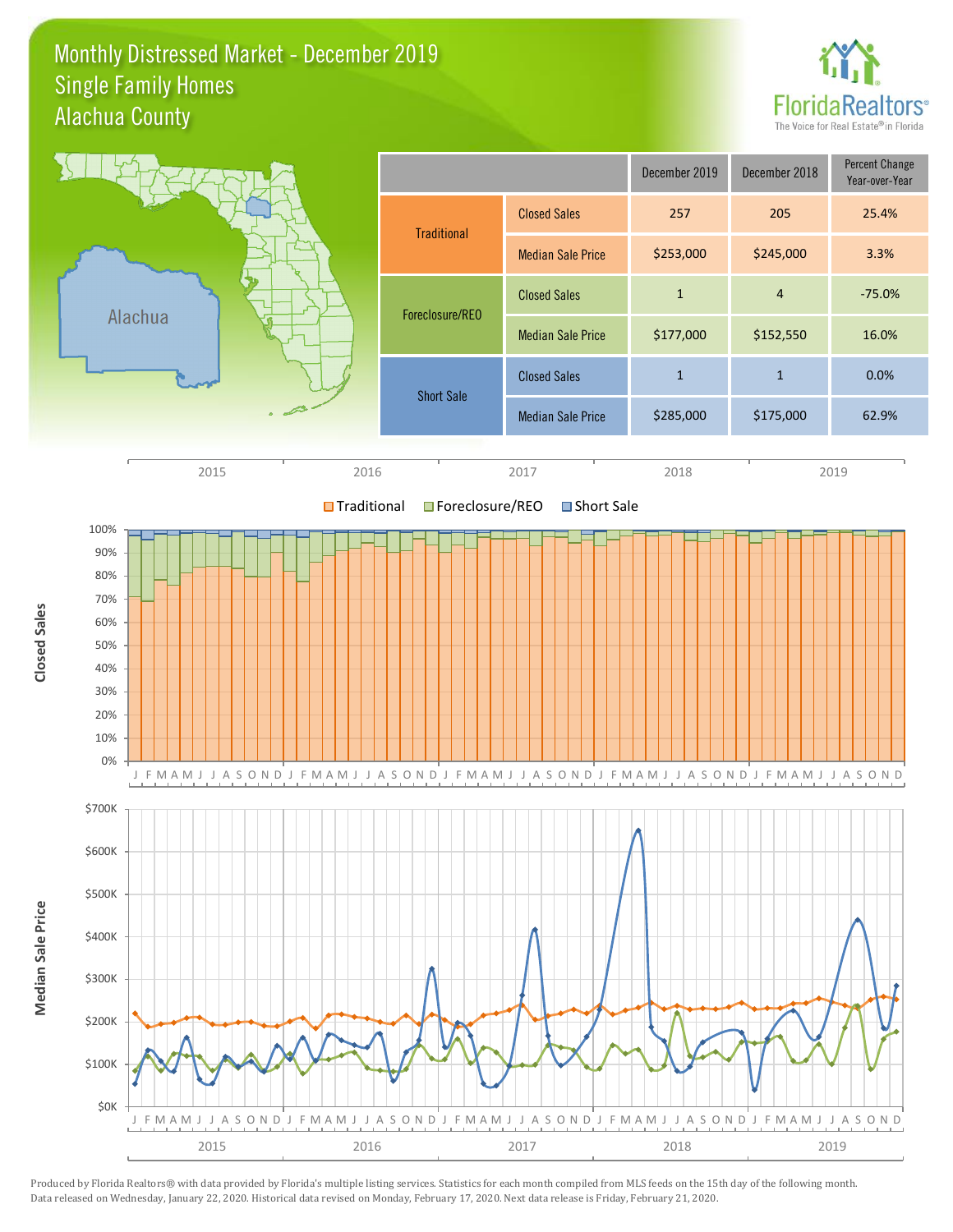Monthly Market Detail - December 2019 Alachua County Townhouses and Condos





| <b>Summary Statistics</b>                                       | December 2019 | December 2018 | <b>Percent Change</b><br>Year-over-Year |
|-----------------------------------------------------------------|---------------|---------------|-----------------------------------------|
| <b>Closed Sales</b>                                             | 61            | 54            | 13.0%                                   |
| Paid in Cash                                                    | 30            | 29            | 3.4%                                    |
| <b>Median Sale Price</b>                                        | \$139,500     | \$120,000     | 16.3%                                   |
| <b>Average Sale Price</b>                                       | \$148,576     | \$112,827     | 31.7%                                   |
| Dollar Volume                                                   | \$9.1 Million | \$6.1 Million | 48.8%                                   |
| <b>Median Percent of Original</b><br><b>List Price Received</b> | 97.0%         | 96.5%         | 0.5%                                    |
| <b>Median Time to Contract</b>                                  | 14 Days       | 31 Days       | $-54.8%$                                |
| <b>Median Time to Sale</b>                                      | 62 Days       | 55 Days       | 12.7%                                   |
| <b>New Pending Sales</b>                                        | 40            | 59            | $-32.2%$                                |
| <b>New Listings</b>                                             | 49            | 44            | 11.4%                                   |
| <b>Pending Inventory</b>                                        | 62            | 56            | 10.7%                                   |
| <b>Inventory (Active Listings)</b>                              | 111           | 131           | $-15.3%$                                |
| <b>Months Supply of Inventory</b>                               | 1.6           | 1.7           | $-5.9%$                                 |

| <b>Closed Sales</b> |
|---------------------|
|---------------------|

The number of sales transactions which closed during the month

*Economists' note* : Closed Sales are one of the simplest—yet most important—indicators for the residential real estate market. When comparing Closed Sales across markets of different sizes, we recommend comparing the percent changes in sales rather than the number of sales. Closed Sales (and many other market metrics) are affected by seasonal cycles, so actual trends are more accurately represented by year-over-year changes (i.e. comparing a month's sales to the amount of sales in the same month in the previous year), rather than changes from one month to the next.

| <b>Month</b>      | <b>Closed Sales</b> | <b>Percent Change</b><br>Year-over-Year |
|-------------------|---------------------|-----------------------------------------|
| Year-to-Date      | 844                 | $-6.3%$                                 |
| December 2019     | 61                  | 13.0%                                   |
| November 2019     | 39                  | $-17.0%$                                |
| October 2019      | 48                  | $-17.2%$                                |
| September 2019    | 50                  | 0.0%                                    |
| August 2019       | 95                  | 23.4%                                   |
| <b>July 2019</b>  | 89                  | $-23.9%$                                |
| June 2019         | 98                  | $-11.7%$                                |
| <b>May 2019</b>   | 104                 | $-2.8%$                                 |
| <b>April 2019</b> | 93                  | 5.7%                                    |
| <b>March 2019</b> | 68                  | $-16.0%$                                |
| February 2019     | 58                  | 0.0%                                    |
| January 2019      | 41                  | $-22.6%$                                |
| December 2018     | 54                  | 10.2%                                   |

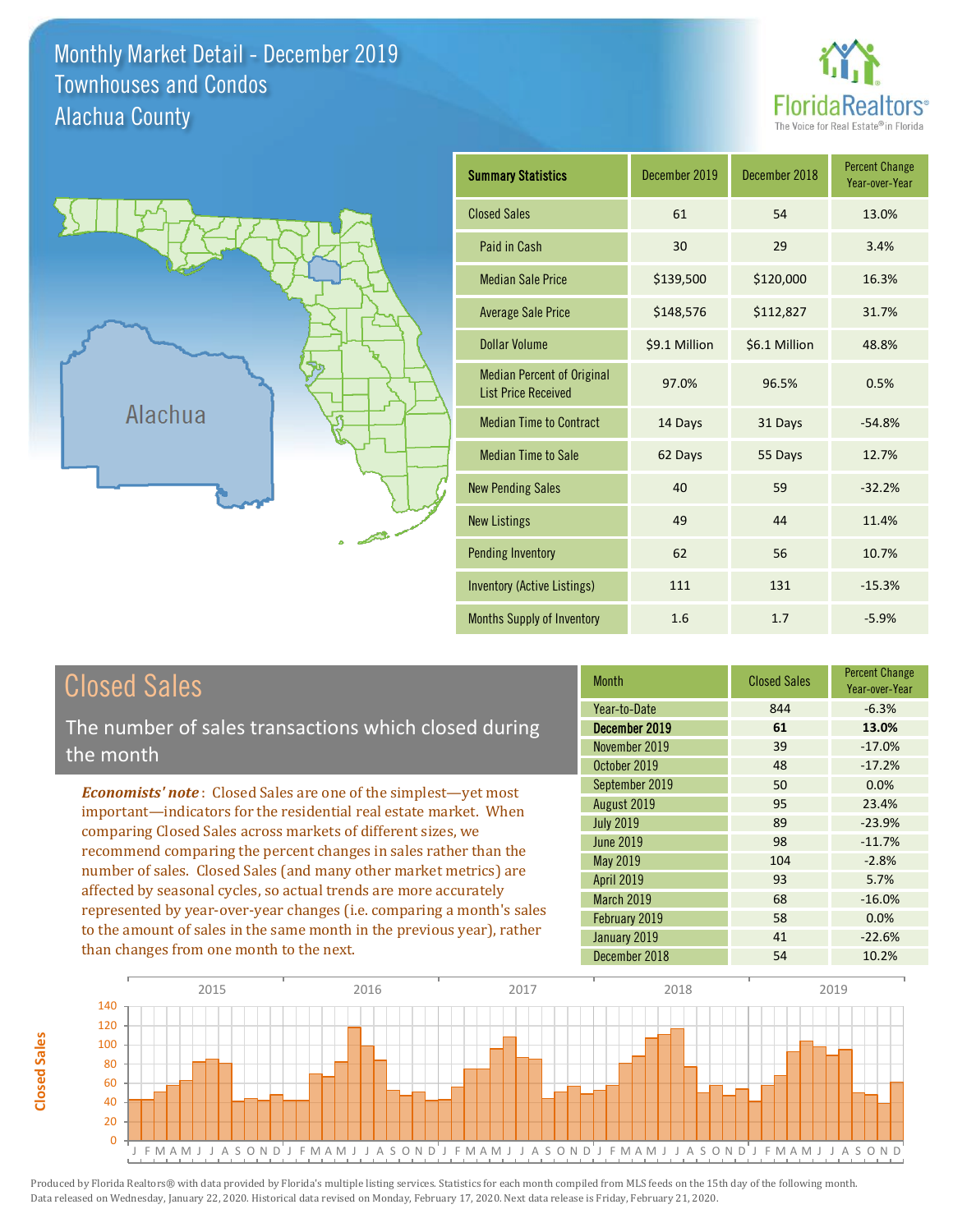than changes from one month to the next.



#### *Economists' note:* Closed Sales are one of the simplest—yet most important—indicators for the residential real estate market. When comparing Closed Sales across markets of different sizes, we recommend comparing the percent changes in sales rather than the number of sales. Closed Sales (and many other market metrics) are affected by seasonal cycles, so actual trends are more accurately represented by year-over-year changes (i.e. comparing a month's sales to the amount of sales in the same month in the previous year), rather \$250,000 - \$299,999 5 400.0% \$300,000 - \$399,999 0 0 N/A  $$400,000 - $599,999$  1 N/A \$600,000 - \$999,999 0 0 N/A \$150,000 - \$199,999 14 180.0% \$200,000 - \$249,999 2 100.0% \$100,000 - \$149,999 30 25.0% Sale Price Closed Sales Percent Change Year-over-Year Less than \$50,000 1 1 -80.0% \$50,000 - \$99,999 8 -55.6% Closed Sales by Sale Price The number of sales transactions which closed during the month



# Median Time to Contract by Sale Price The median number of days between the listing date and contract date for all Closed Sales during the month

*Economists' note* : Like Time to Sale, Time to Contract is a measure of the length of the home selling process calculated for sales which closed during the month. The difference is that Time to Contract measures the number of days between the initial listing of a property and the signing of the contract which eventually led to the closing of the sale. When the gap between Median Time to Contract and Median Time to Sale grows, it is usually a sign of longer closing times and/or declining numbers of cash sales.

| <b>Sale Price</b>     | <b>Median Time to</b><br>Contract | <b>Percent Change</b><br>Year-over-Year |
|-----------------------|-----------------------------------|-----------------------------------------|
| Less than \$50,000    | 10 Days                           | $-63.0%$                                |
| $$50,000 - $99,999$   | 38 Days                           | 137.5%                                  |
| $$100,000 - $149,999$ | 12 Days                           | $-73.9%$                                |
| $$150,000 - $199,999$ | 11 Days                           | $-89.0%$                                |
| \$200,000 - \$249,999 | 11 Days                           | $-62.1%$                                |
| \$250,000 - \$299,999 | 2 Days                            | $-97.5%$                                |
| \$300,000 - \$399,999 | (No Sales)                        | N/A                                     |
| \$400,000 - \$599,999 | 226 Days                          | N/A                                     |
| \$600,000 - \$999,999 | (No Sales)                        | N/A                                     |
| \$1,000,000 or more   | (No Sales)                        | N/A                                     |

\$1,000,000 or more 0 0 N/A

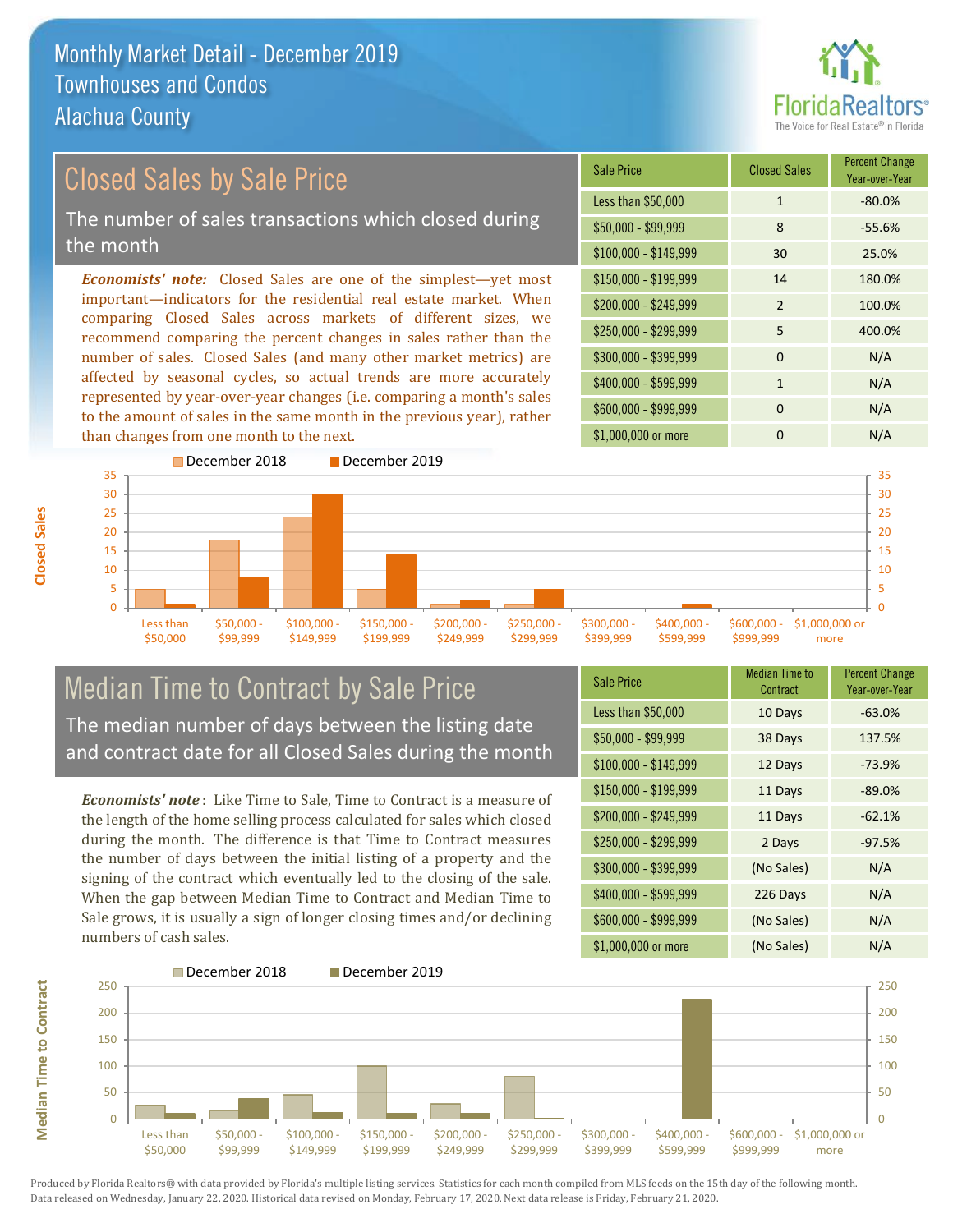

# New Listings by Initial Listing Price

The number of properties put onto the market during the month

*Economists' note:* New Listings tend to rise in delayed response to increasing prices, so they are often seen as a lagging indicator of market health. As prices rise, potential sellers raise their estimations of value—and in the most recent cycle, rising prices have freed up many potential sellers who were previously underwater on their mortgages. Note that in our calculations, we take care to not include properties that were recently taken off the market and quickly relisted, since these are not really *new* listings.

| <b>Initial Listing Price</b> | <b>New Listings</b> | <b>Percent Change</b><br>Year-over-Year |
|------------------------------|---------------------|-----------------------------------------|
| Less than \$50,000           | $\mathbf{1}$        | $-66.7%$                                |
| $$50,000 - $99,999$          | 12                  | 0.0%                                    |
| $$100,000 - $149,999$        | 16                  | $-5.9%$                                 |
| $$150,000 - $199,999$        | 12                  | 100.0%                                  |
| \$200,000 - \$249,999        | 3                   | 50.0%                                   |
| \$250,000 - \$299,999        | $\overline{2}$      | $-33.3%$                                |
| \$300,000 - \$399,999        | $\mathbf{1}$        | 0.0%                                    |
| \$400,000 - \$599,999        | $\mathfrak{p}$      | N/A                                     |
| \$600,000 - \$999,999        | $\Omega$            | N/A                                     |
| \$1,000,000 or more          | O                   | N/A                                     |



# Inventory by Current Listing Price The number of property listings active at the end of the month

*Economists' note* : There are a number of ways to define and calculate Inventory. Our method is to simply count the number of active listings on the last day of the month, and hold this number to compare with the same month the following year. Inventory rises when New Listings are outpacing the number of listings that go off-market (regardless of whether they actually sell). Likewise, it falls when New Listings aren't keeping up with the rate at which homes are going off-market.

| <b>Current Listing Price</b> | Inventory      | <b>Percent Change</b><br>Year-over-Year |
|------------------------------|----------------|-----------------------------------------|
| Less than \$50,000           | $\mathfrak{D}$ | $-75.0%$                                |
| $$50,000 - $99,999$          | 30             | $-28.6%$                                |
| $$100,000 - $149,999$        | 32             | $-8.6%$                                 |
| $$150,000 - $199,999$        | 15             | 15.4%                                   |
| \$200,000 - \$249,999        | 8              | $-55.6%$                                |
| \$250,000 - \$299,999        | 11             | 37.5%                                   |
| \$300,000 - \$399,999        | 7              | 250.0%                                  |
| \$400,000 - \$599,999        | 4              | $-20.0%$                                |
| \$600,000 - \$999,999        | $\overline{2}$ | N/A                                     |
| \$1,000,000 or more          | O              | N/A                                     |



Produced by Florida Realtors® with data provided by Florida's multiple listing services. Statistics for each month compiled from MLS feeds on the 15th day of the following month. Data released on Wednesday, January 22, 2020. Historical data revised on Monday, February 17, 2020. Next data release is Friday, February 21, 2020.

**Inventory**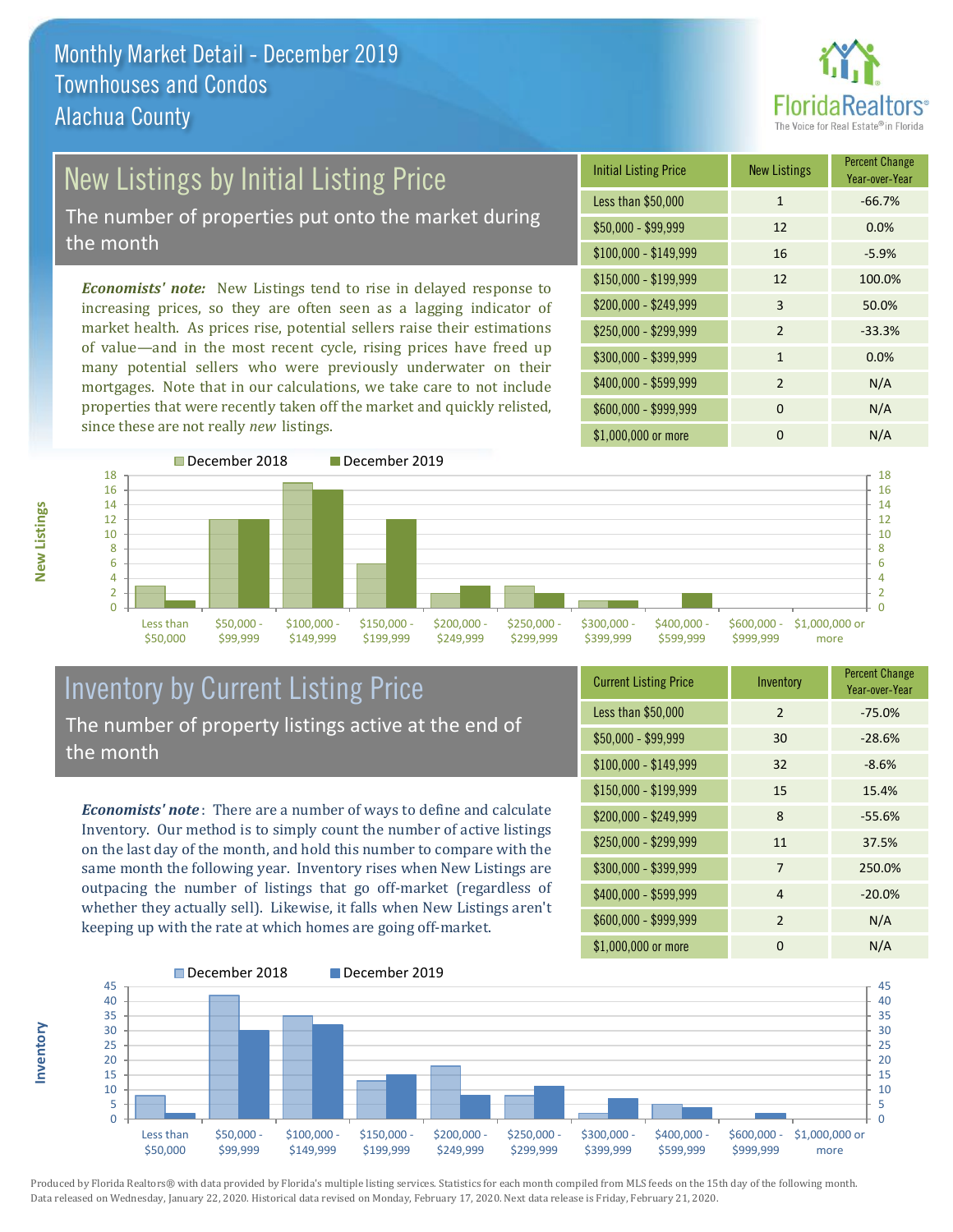### Monthly Distressed Market - December 2019 Alachua County Townhouses and Condos



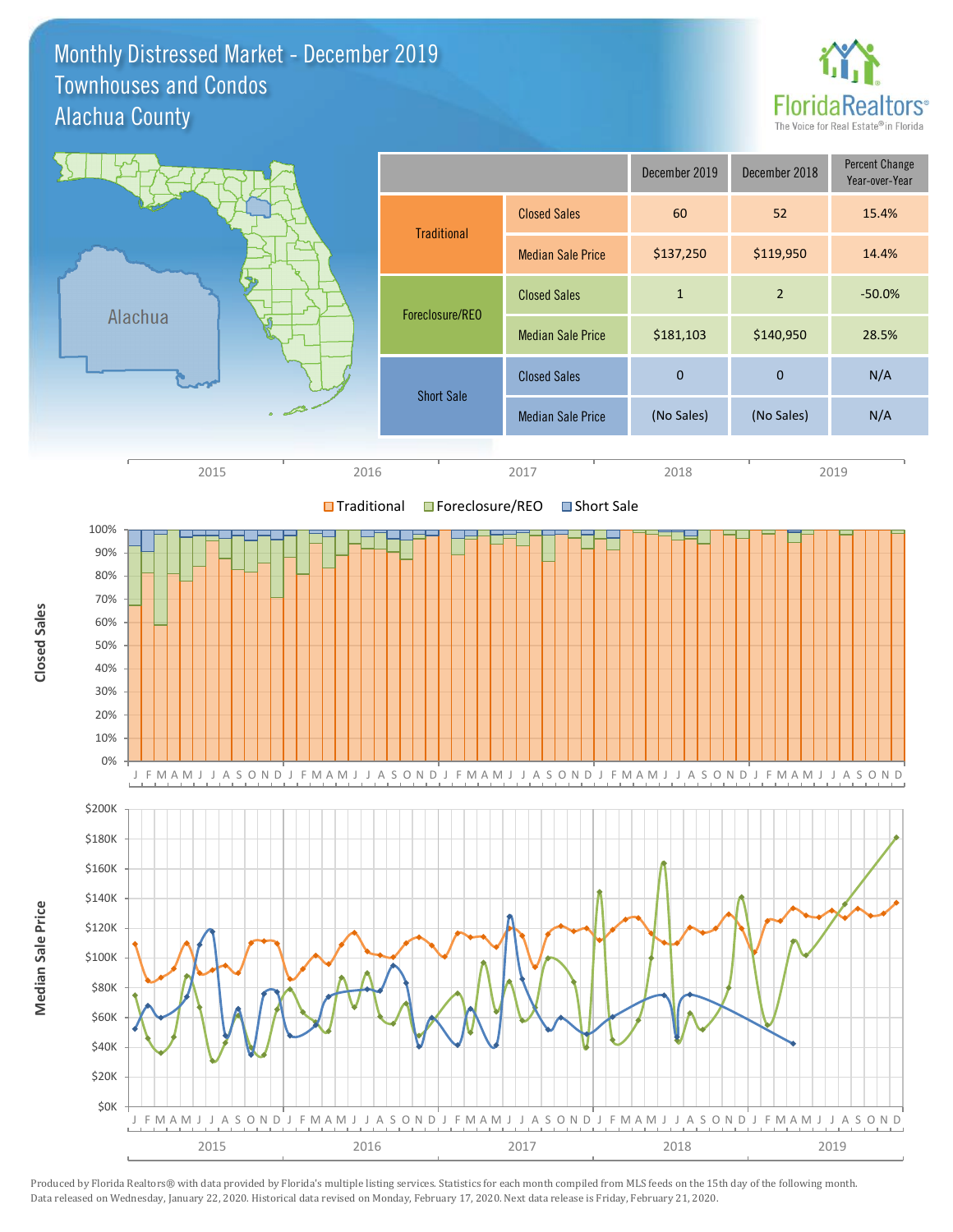# Monthly Market Detail - December 2019 Alachua County Manufactured Homes





**Closed Sales**

**Closed Sales** 

| <b>Summary Statistics</b>                                | December 2019 | December 2018 | <b>Percent Change</b><br>Year-over-Year |
|----------------------------------------------------------|---------------|---------------|-----------------------------------------|
| <b>Closed Sales</b>                                      | 10            | 10            | 0.0%                                    |
| Paid in Cash                                             | 5             | 5             | 0.0%                                    |
| <b>Median Sale Price</b>                                 | \$75,000      | \$85,250      | $-12.0%$                                |
| <b>Average Sale Price</b>                                | \$98,750      | \$93,440      | 5.7%                                    |
| Dollar Volume                                            | \$987,500     | \$934,400     | 5.7%                                    |
| Median Percent of Original<br><b>List Price Received</b> | 82.3%         | 95.1%         | $-13.5%$                                |
| <b>Median Time to Contract</b>                           | 105 Days      | 23 Days       | 356.5%                                  |
| Median Time to Sale                                      | 178 Days      | 88 Days       | 102.3%                                  |
| <b>New Pending Sales</b>                                 | 9             | 6             | 50.0%                                   |
| <b>New Listings</b>                                      | 11            | 10            | 10.0%                                   |
| Pending Inventory                                        | 22            | 16            | 37.5%                                   |
| Inventory (Active Listings)                              | 44            | 54            | $-18.5%$                                |
| Months Supply of Inventory                               | 4.0           | 6.1           | $-34.4%$                                |

| <b>Closed Sales</b>                                                    | <b>Month</b>      | <b>Closed Sales</b> | <b>Percent Change</b><br>Year-over-Year |
|------------------------------------------------------------------------|-------------------|---------------------|-----------------------------------------|
|                                                                        | Year-to-Date      | 132                 | 23.4%                                   |
| The number of sales transactions which closed during                   | December 2019     | 10                  | 0.0%                                    |
| the month                                                              | November 2019     | 8                   | $-11.1%$                                |
|                                                                        | October 2019      | 10                  | 25.0%                                   |
| <b>Economists' note:</b> Closed Sales are one of the simplest—yet most | September 2019    | 16                  | 220.0%                                  |
| important—indicators for the residential real estate market. When      | August 2019       | 11                  | $-15.4%$                                |
| comparing Closed Sales across markets of different sizes, we           | <b>July 2019</b>  | 9                   | $-18.2%$                                |
| recommend comparing the percent changes in sales rather than the       | June 2019         | 13                  | 8.3%                                    |
| number of sales. Closed Sales (and many other market metrics) are      | May 2019          | 10                  | $-28.6%$                                |
| affected by seasonal cycles, so actual trends are more accurately      | <b>April 2019</b> | 14                  | 100.0%                                  |
|                                                                        | <b>March 2019</b> | 11                  | 10.0%                                   |
| represented by year-over-year changes (i.e. comparing a month's sales  | February 2019     | 10                  | 400.0%                                  |
| to the amount of sales in the same month in the previous year), rather | January 2019      | 10                  | 66.7%                                   |
| than changes from one month to the next.                               | December 2018     | 10                  | 0.0%                                    |

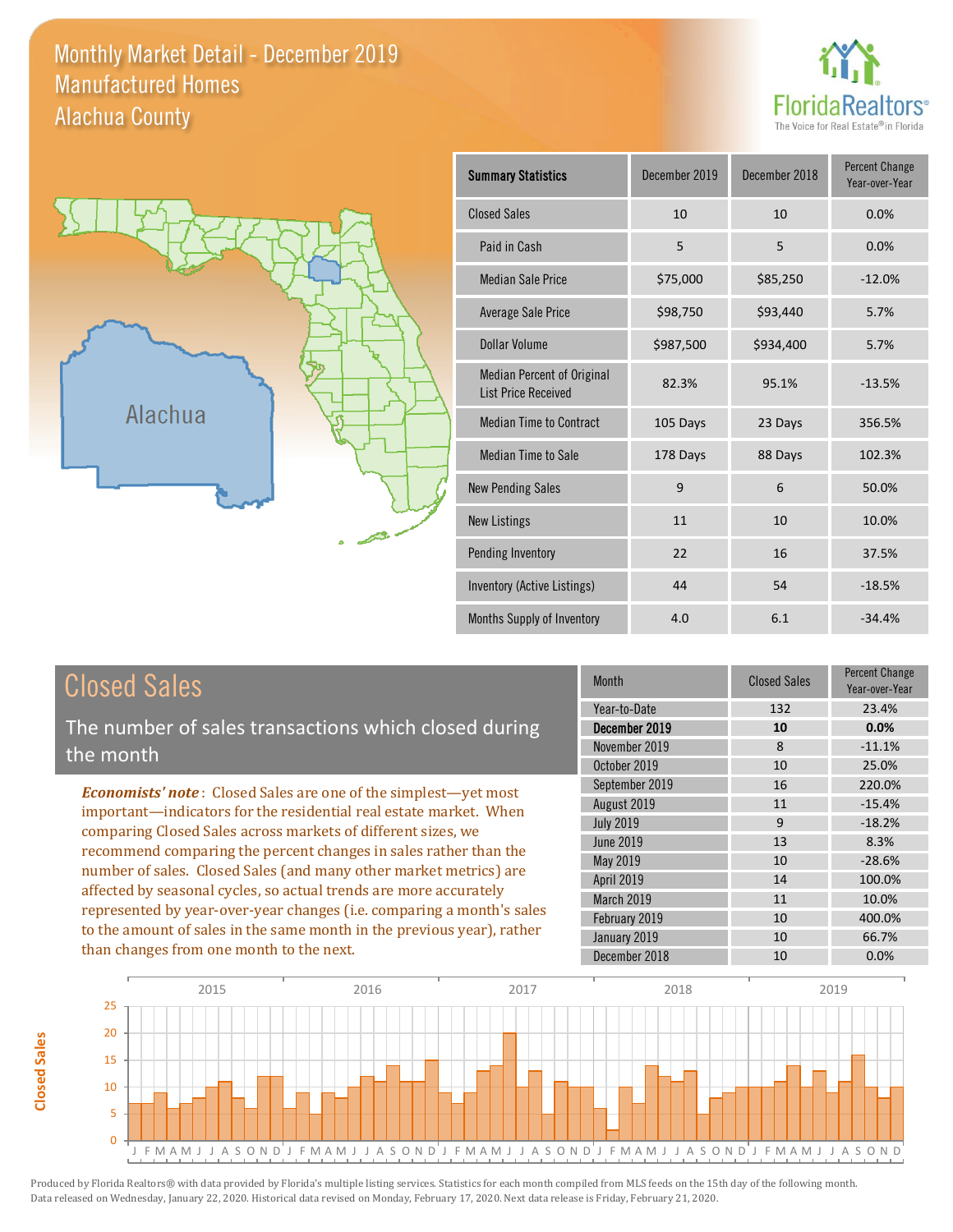

#### *Economists' note:* Closed Sales are one of the simplest—yet most important—indicators for the residential real estate market. When comparing Closed Sales across markets of different sizes, we recommend comparing the percent changes in sales rather than the number of sales. Closed Sales (and many other market metrics) are affected by seasonal cycles, so actual trends are more accurately represented by year-over-year changes (i.e. comparing a month's sales to the amount of sales in the same month in the previous year), rather than changes from one month to the next. \$1,000,000 or more 0 0 N/A \$250,000 - \$299,999 0 0 N/A \$300,000 - \$399,999 0 0 N/A  $$400,000 - $599,999$  0 N/A \$600,000 - \$999,999 0 0 N/A \$150,000 - \$199,999 1 0.0%  $$200,000 - $249,999$  1 N/A  $$100,000 - $149,999$  2 -33.3% Sale Price Closed Sales Percent Change Year-over-Year Less than \$50,000 1 1 0.0% \$50,000 - \$99,999 5 0.0% December 2018 December 2019 Closed Sales by Sale Price The number of sales transactions which closed during the month



# Median Time to Contract by Sale Price The median number of days between the listing date and contract date for all Closed Sales during the month

*Economists' note* : Like Time to Sale, Time to Contract is a measure of the length of the home selling process calculated for sales which closed during the month. The difference is that Time to Contract measures the number of days between the initial listing of a property and the signing of the contract which eventually led to the closing of the sale. When the gap between Median Time to Contract and Median Time to Sale grows, it is usually a sign of longer closing times and/or declining numbers of cash sales.

| Sale Price            | <b>Median Time to</b><br><b>Contract</b> | <b>Percent Change</b><br>Year-over-Year |
|-----------------------|------------------------------------------|-----------------------------------------|
| Less than \$50,000    | 423 Days                                 | 781.3%                                  |
| \$50,000 - \$99,999   | 105 Days                                 | 50.0%                                   |
| $$100,000 - $149,999$ | 120 Days                                 | 2300.0%                                 |
| $$150,000 - $199,999$ | 88 Days                                  | 450.0%                                  |
| \$200,000 - \$249,999 | 104 Days                                 | N/A                                     |
| \$250,000 - \$299,999 | (No Sales)                               | N/A                                     |
| \$300,000 - \$399,999 | (No Sales)                               | N/A                                     |
| \$400,000 - \$599,999 | (No Sales)                               | N/A                                     |
| \$600,000 - \$999,999 | (No Sales)                               | N/A                                     |
| \$1,000,000 or more   | (No Sales)                               | N/A                                     |



**Closed Sales**

**Median Time to Contract Median Time to Contract**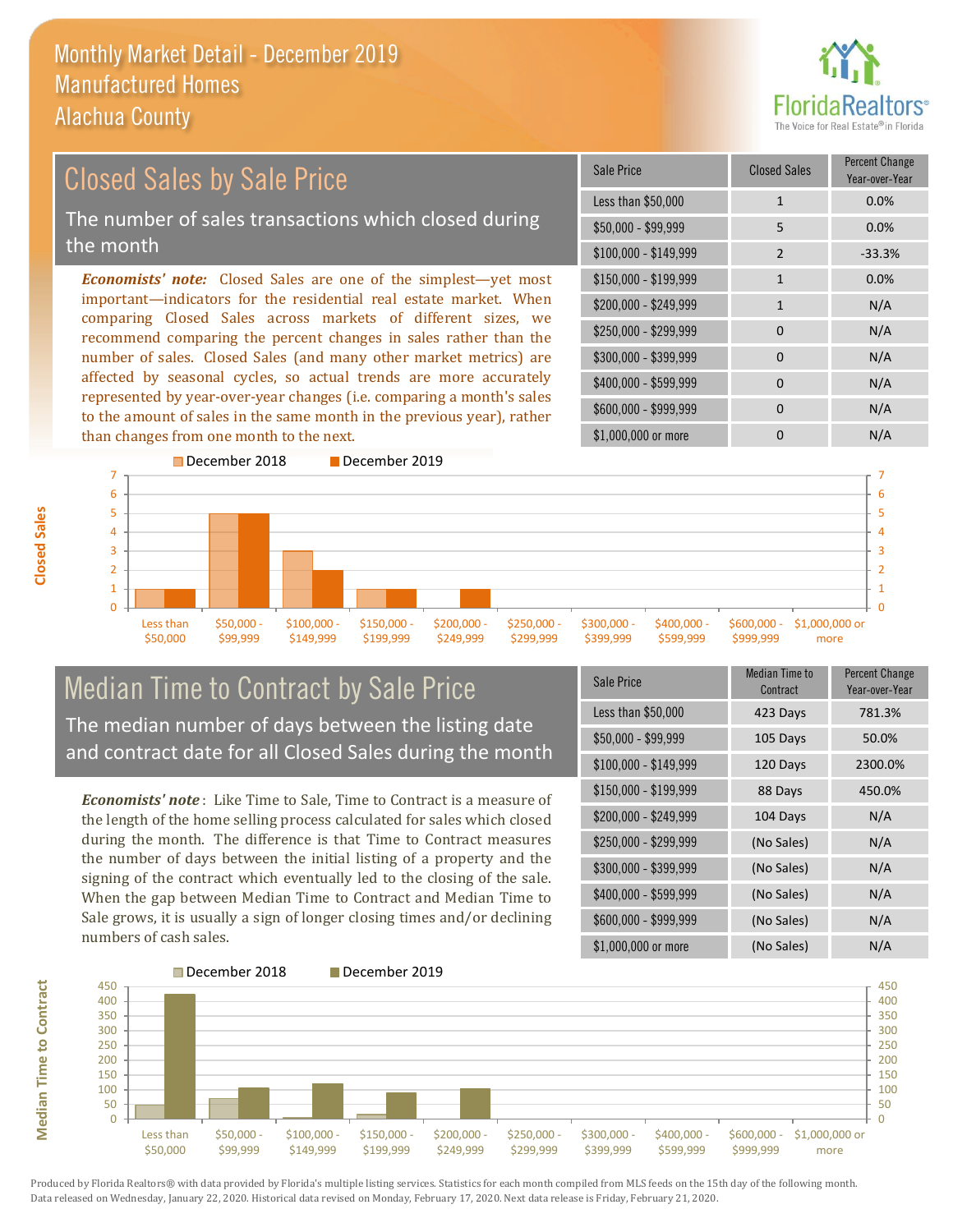

# New Listings by Initial Listing Price The number of properties put onto the market during the month

*Economists' note:* New Listings tend to rise in delayed response to increasing prices, so they are often seen as a lagging indicator of market health. As prices rise, potential sellers raise their estimations of value—and in the most recent cycle, rising prices have freed up many potential sellers who were previously underwater on their mortgages. Note that in our calculations, we take care to not include properties that were recently taken off the market and quickly relisted, since these are not really *new* listings.

| <b>Initial Listing Price</b> | <b>New Listings</b> | <b>Percent Change</b><br>Year-over-Year |
|------------------------------|---------------------|-----------------------------------------|
| Less than \$50,000           | 0                   | $-100.0%$                               |
| \$50,000 - \$99,999          | 5                   | 25.0%                                   |
| $$100,000 - $149,999$        | $\overline{2}$      | 0.0%                                    |
| $$150,000 - $199,999$        | 3                   | N/A                                     |
| \$200,000 - \$249,999        | 0                   | N/A                                     |
| \$250,000 - \$299,999        | $\mathbf{1}$        | N/A                                     |
| \$300,000 - \$399,999        | 0                   | N/A                                     |
| \$400,000 - \$599,999        | 0                   | N/A                                     |
| \$600,000 - \$999,999        | 0                   | N/A                                     |
| \$1,000,000 or more          | n                   | N/A                                     |



# Inventory by Current Listing Price The number of property listings active at the end of the month

*Economists' note* : There are a number of ways to define and calculate Inventory. Our method is to simply count the number of active listings on the last day of the month, and hold this number to compare with the same month the following year. Inventory rises when New Listings are outpacing the number of listings that go off-market (regardless of whether they actually sell). Likewise, it falls when New Listings aren't keeping up with the rate at which homes are going off-market.

| <b>Current Listing Price</b> | Inventory    | Percent Change<br>Year-over-Year |
|------------------------------|--------------|----------------------------------|
| Less than \$50,000           | 5            | 0.0%                             |
| $$50,000 - $99,999$          | 7            | $-70.8%$                         |
| $$100,000 - $149,999$        | 14           | 0.0%                             |
| \$150,000 - \$199,999        | 10           | 66.7%                            |
| \$200,000 - \$249,999        | 3            | 50.0%                            |
| \$250,000 - \$299,999        | $\mathbf{1}$ | $-66.7%$                         |
| \$300,000 - \$399,999        | 2            | N/A                              |
| \$400,000 - \$599,999        | $\mathbf{1}$ | N/A                              |
| \$600,000 - \$999,999        | $\mathbf{1}$ | N/A                              |
| \$1,000,000 or more          | ŋ            | N/A                              |



Produced by Florida Realtors® with data provided by Florida's multiple listing services. Statistics for each month compiled from MLS feeds on the 15th day of the following month. Data released on Wednesday, January 22, 2020. Historical data revised on Monday, February 17, 2020. Next data release is Friday, February 21, 2020.

**Inventory**